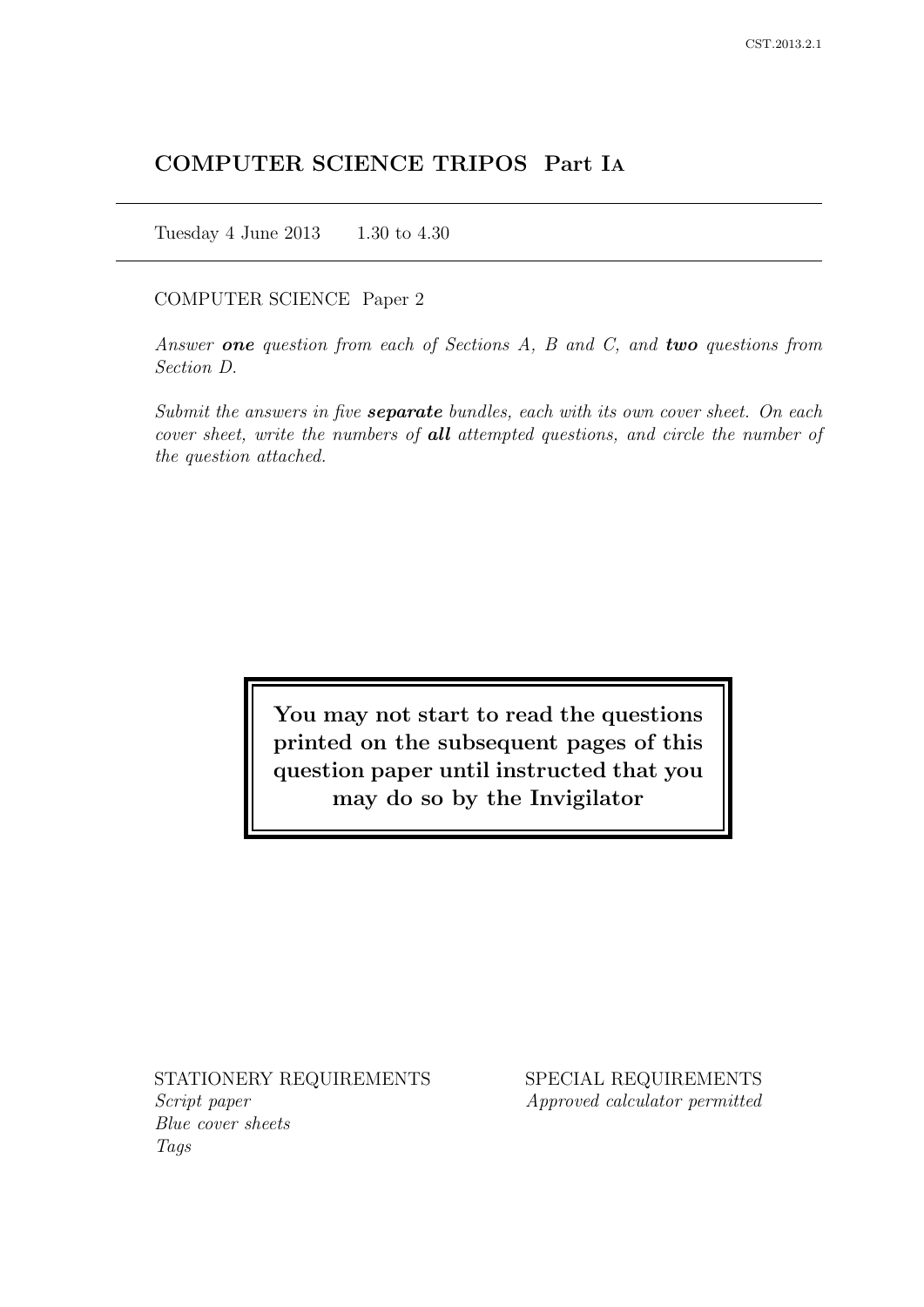## SECTION A

#### 1 Digital Electronics

(a) A four-variable Boolean function is given by

$$
F = A.B.C + B.C.D + A.\overline{C}.D
$$

where  $A.B.\overline{C}.\overline{D}$ ,  $A.\overline{B}.C.D$  and  $\overline{A}.\overline{B}.\overline{C}.\overline{D}$  are don't-care states. Using a Karnaugh map or otherwise:

- (i) Find the simplest sum of products expression for  $F$ . [3 marks]
- (*ii*) Design a circuit to implement F using NAND gates only. [3 marks]
- (*iii*) Design a circuit to implement F using NOR gates only. [4 marks]
- (b) Define static 1 and static 0 hazards. [4 marks]
- (c) Consider the following multi-level Boolean function.

$$
Y = A.B.C + (A + D).(\overline{A} + \overline{C})
$$

 $(i)$  Determine with the aid of a Karnaugh Map, or otherwise, a minimised sum of products expression for Y that does not possess static 1 hazards.

[3 marks]

(*ii*) Show with the aid of a Karnaugh map, or otherwise, that your proposed solution in part  $(c)(i)$  does not possess static 0 hazards. [3 marks]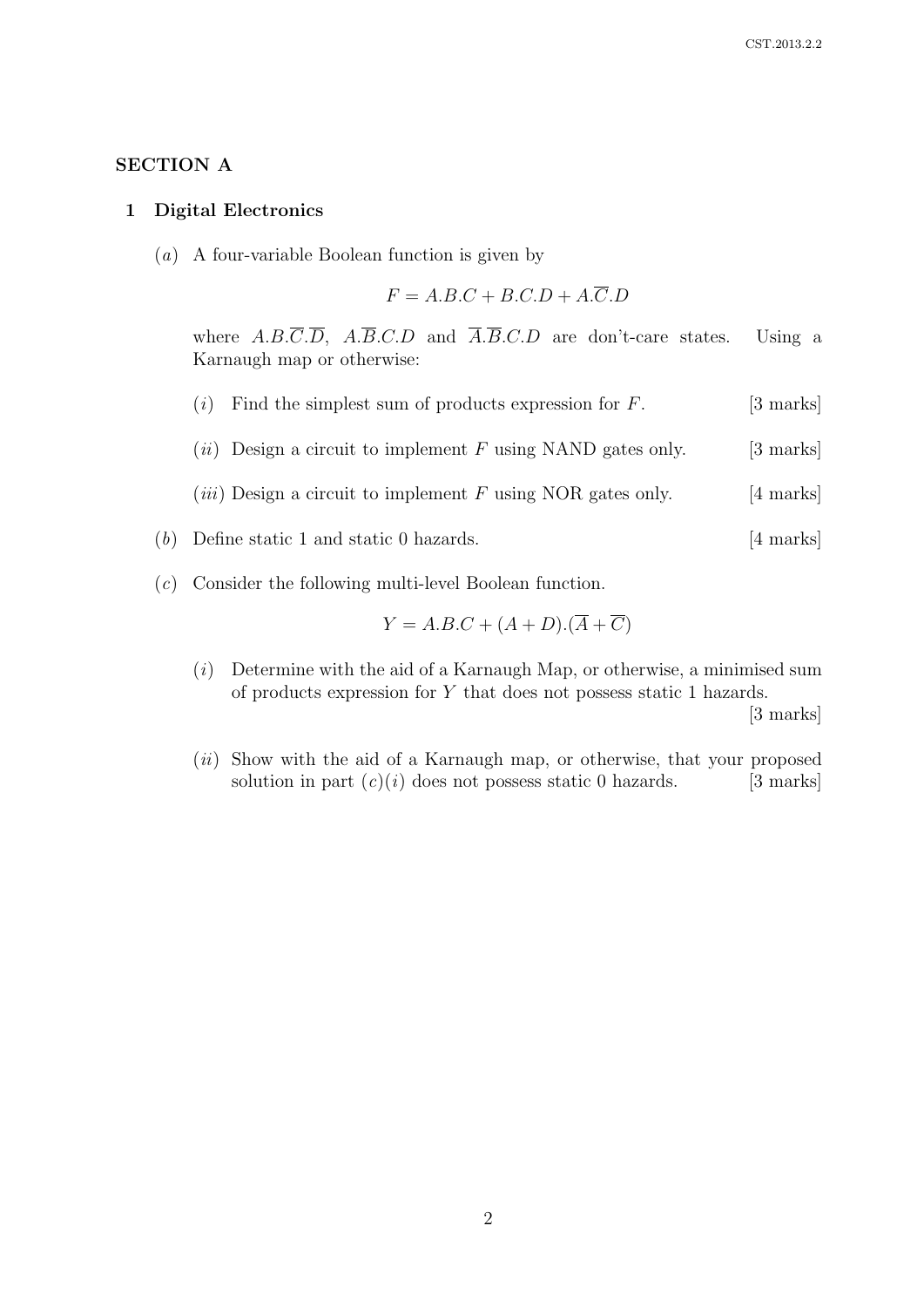## 2 Digital Electronics

(a) With the use of appropriate diagrams, briefly explain the operation of Moore and Mealy finite state machines, paying particular regard to their differences.

[6 marks]

 $(b)$  A serial data line carries binary data to a system with input X. The system is required to detect a sequence 0.10 in the data and give an output  $Y = 1$  at the end of the sequence. Only non-overlapping sequences should be detected in the data. For example, the output  $Y$  should only be 1 for the 0 underlined in the input sequence  $\dots$  1010101 $\dots$ .

Draw the state diagram for the system and state the minimum number of D-type bistables that are required to implement this finite state machine.

[6 marks]

 $(c)$  A finite state machine (FSM) has the following sequence of states at the outputs of its D-type state registers,  $Q_A$ ,  $Q_B$  and  $Q_C$ :

| $Q_A$          | $Q_B$ | $Q_C$ |
|----------------|-------|-------|
| $\overline{0}$ | 0     | 0     |
| 0              | 0     | 1     |
| 0              | 1     | 0     |
| 0              | 1     | 1     |
| 1              | 0     | 0     |
| 0              | 0     | 0     |
|                |       |       |
|                |       |       |

if the state registers are initialised to state 0 0 0 , or

$$
\begin{array}{cccc}\nQ_A & Q_B & Q_C \\
1 & 1 & 1 & 1 \\
1 & 1 & 0 & 1 \\
1 & 0 & 1 & 1 \\
1 & 1 & 1 & 1 \\
\vdots & \vdots & \vdots & \vdots\n\end{array}
$$

if the state registers are initialised to state 1 1 1 .

Determine the next state combinational logic required to implement this FSM.

[8 marks]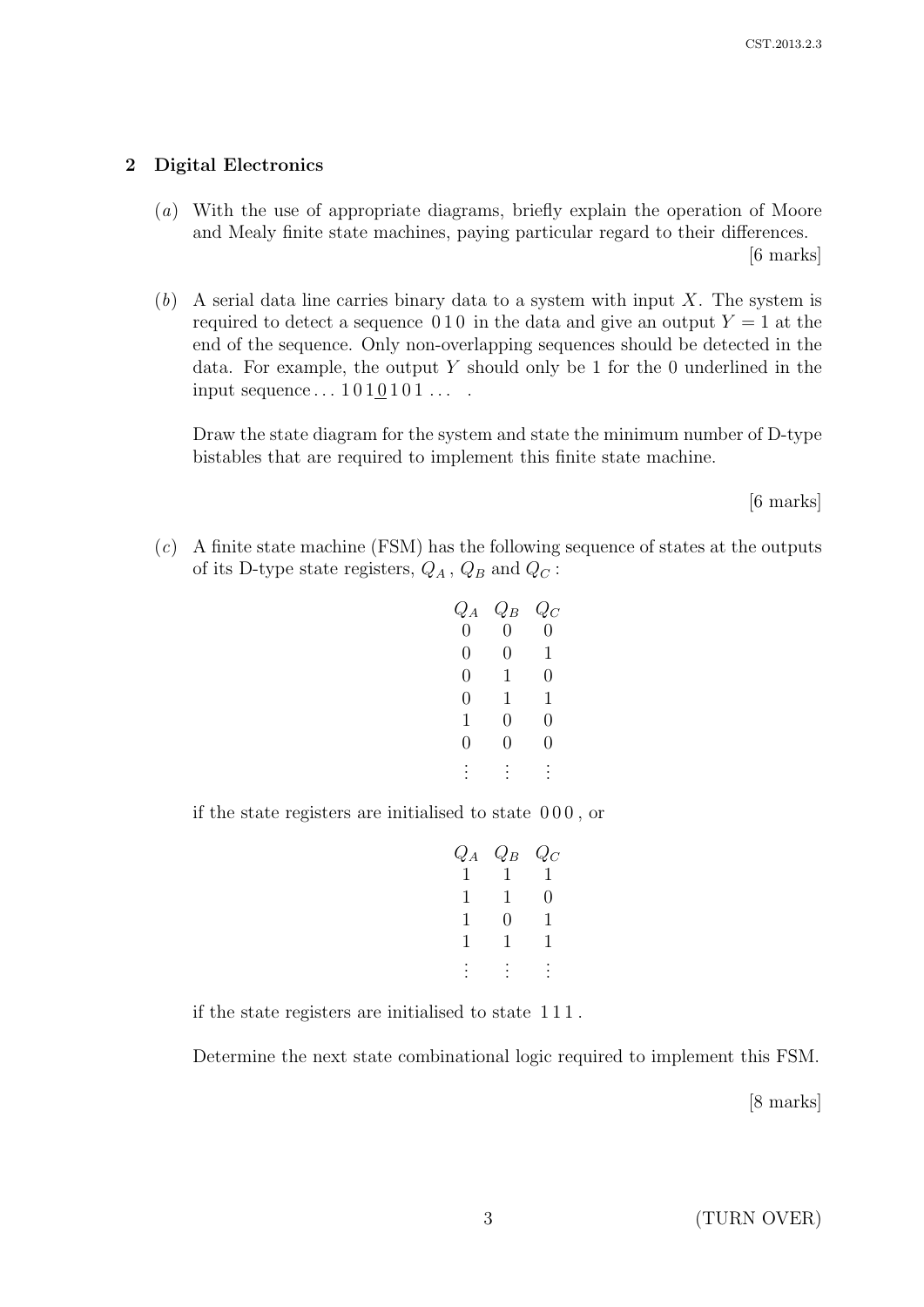## SECTION B

#### 3 Operating Systems

Consider a single processor system in which multiple processes are running.

- (a) What does it mean for a process to be I/O bound? What does it mean for it to be CPU bound? [2 marks]
- (b) What is the difference between preemptive and non-preemptive scheduling? Which one requires specific hardware support and what is that hardware support? [3 marks]
- $(c)$  Two processes, A and B, have the following sequential execution patterns:

A: [cpu 4 ms; I/O 2 ms; cpu 4 ms; I/O 2 ms; cpu 4 ms] B:  $[cpu 1 ms; I/O 2 ms; cpu 1 ms; I/O 2 ms; I/O 2 ms; I/O 2 ms]$ 

I/O operations for the two processes do not interfere with each other and are blocking.

- (i) If the processes are run consecutively one after another, what is the elapsed time for all to complete? [2 marks]
- (*ii*) Sketch the execution pattern under non-preemptive scheduling and determine the total elapsed time for completion. You may assume that processes are scheduled in the order in which they become ready to run and that in the event of a tie  $A$  has priority over  $B$ . You may further assume that the scheduler and context switches take negligible time.

[6 marks]

- (*iii*) Repeat  $(c)(ii)$  but for a preemptive scheduler that operates on a time slice of 2 ms, that is, no process can run for more than 2 ms at a time (unless no other process is runnable). [6 marks]
- (*iv*) Is there any evidence from your results for  $(c)(ii)$  and  $(c)(iii)$  of a significant advantage for either scheduling method? [1 mark]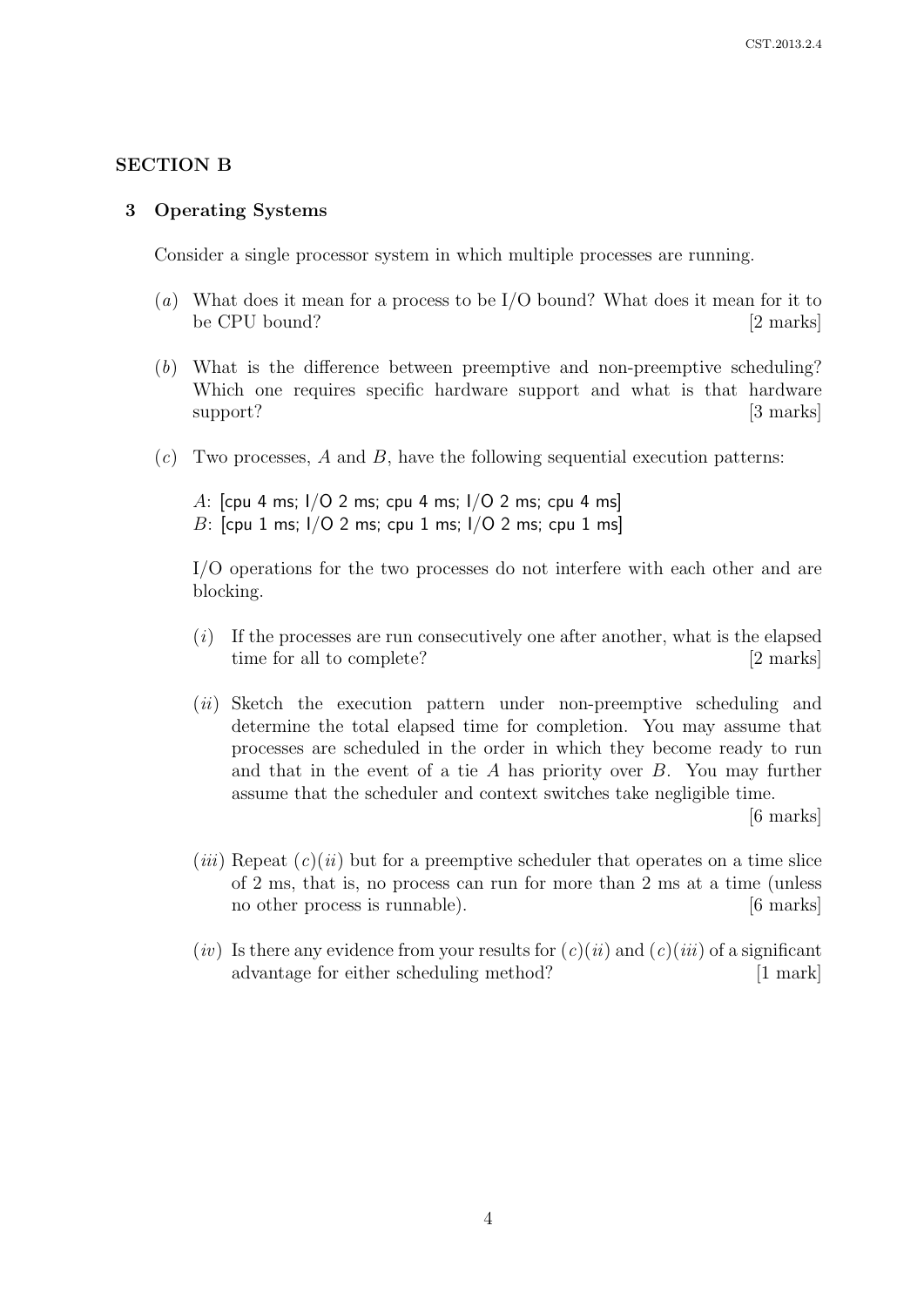## 4 Operating Systems

- (a) What is the difference between a logical or virtual memory address and a physical memory address? [2 marks]
- (b) Consider a variable which is bound to a single logical address for the duration of process execution. How is it possible for the variable to be bound to different physical addresses during process execution? [3 marks]
- $(c)$  In a demand paging system, what are the factors that can be taken into account when deciding which valid page should be made a victim? [5 marks]
- (d) Consider a demand paging system in which hardware can trap unauthorised read or write accesses, but cannot perform any update to use counts or written/dirty bits. How can these be performed efficiently in software? [6 marks]
- (e) What is copy-on-write? How can it be implemented in a demand paging system? [4 marks]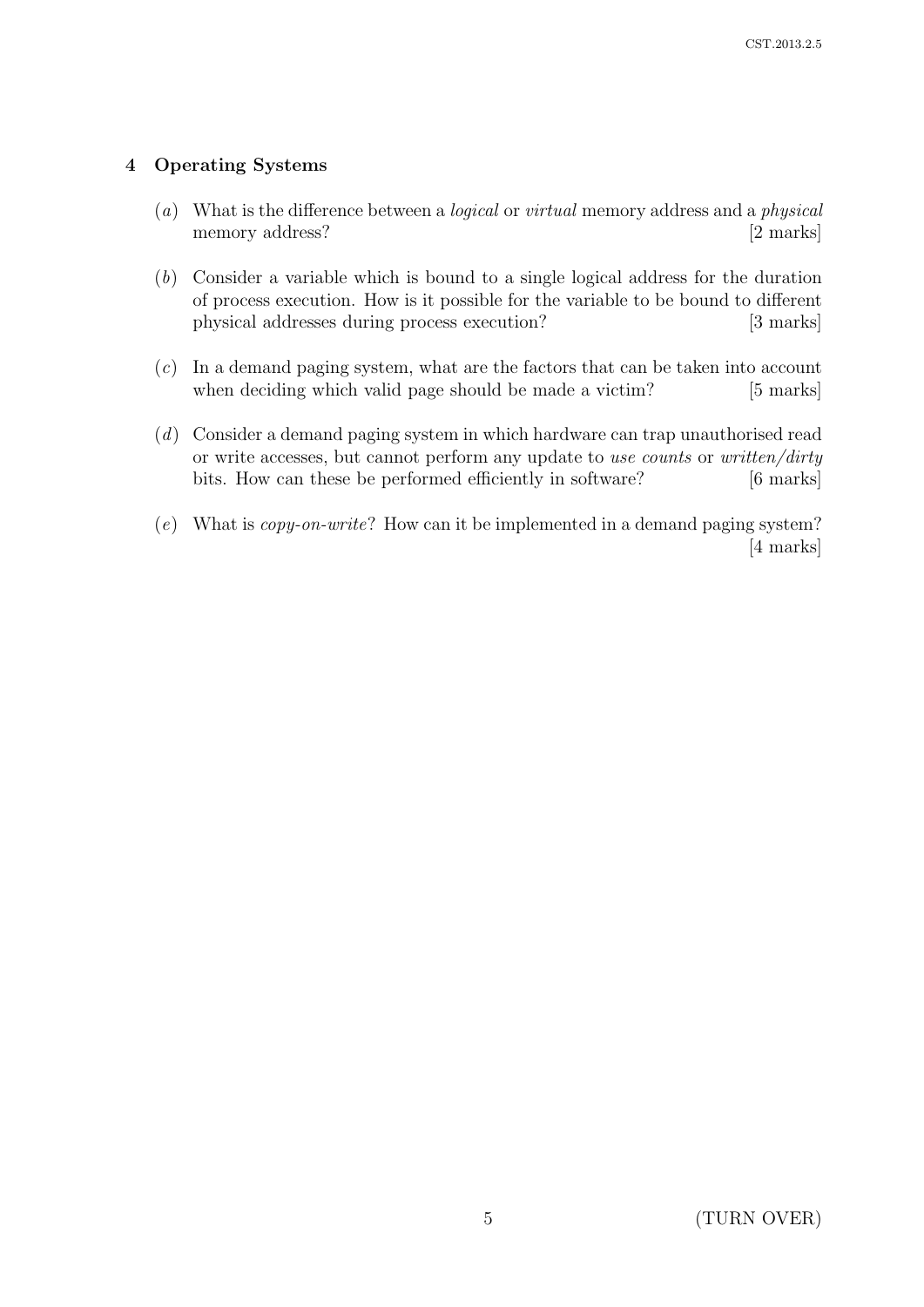## SECTION C

#### 5 Discrete Mathematics II

(a) Let  $\mathbb{N}_0$  be the set  $\{0, 1, \dots\}$  of natural numbers with zero and, for  $k \in \mathbb{N}_0$ , let  $[k] = \{ i \in \mathbb{N}_0 \mid i < k \}.$ 

For  $m, n \in \mathbb{N}_0$ :

- (i) Define the disjoint union  $[m] \oplus [n]$  of  $[m]$  and  $[n]$  together with a bijective function  $[m] \uplus [n] \rightarrow [m+n]$ . [4 marks]
- (ii) Define the cartesian product  $[m] \times [n]$  of  $[m]$  and  $[n]$  together with a bijective function  $[m] \times [n] \rightarrow [m \cdot n]$ . [4 marks]
- (*iii*) Define the powerset  $\mathcal{P}[m]$  of  $[m]$  together with a bijective function  $\mathcal{P}[m] \to [2^m]$ . [4 marks]
- $(iv)$  Consider the set  $([m] \Rightarrow [n])$  of functions from  $[m]$  to  $[n]$  and define a bijective function  $([m] \Rightarrow [n]) \rightarrow [n]$ [4 marks]

In each case, justify why the functions you have defined are bijective.

(b) For a set D, show that, if there exists a surjection from D to the set  $(D \Rightarrow D)$  of functions from  $D$  to  $D$ , then  $D$  has exactly one element. You may use standard results provided you state them clearly.

[4 marks]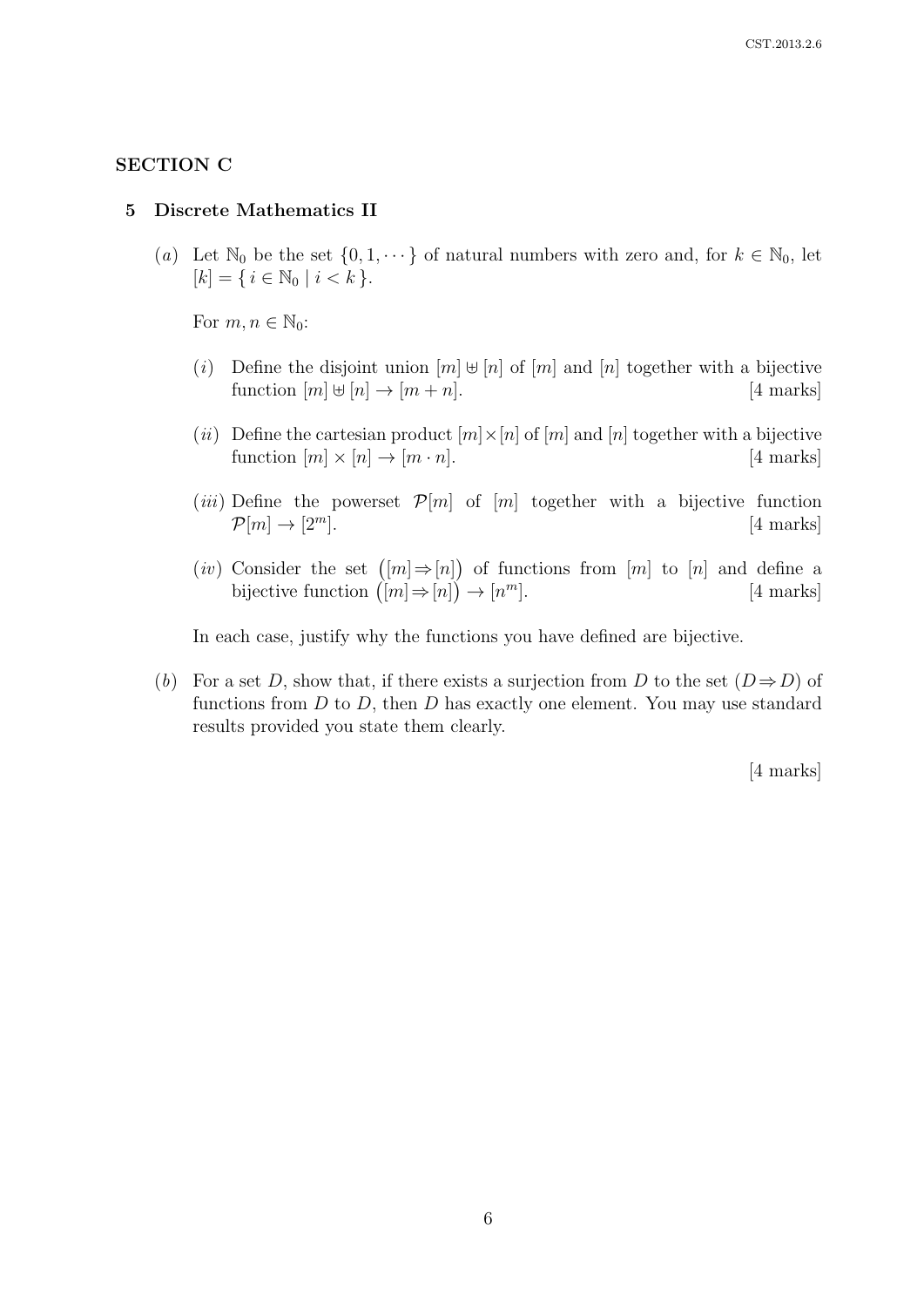### 6 Discrete Mathematics II

Let  $R \subseteq U \times U$  be a relation on a set U.

(a) Let  $R^{\dagger} \subseteq U \times U$  be the relation inductively defined by the rules

$$
\frac{(a,b)}{(a,b)} (a,b) \in R
$$
\n
$$
\frac{(a,b)}{(a,c)}
$$

and let  $R^{\bullet} \subseteq U \times U$  be the relation inductively defined by the rules

$$
\frac{(b,c)}{(a,b)} (a,b) \in R \qquad \qquad \frac{(b,c)}{(a,c)} (a,b) \in R
$$

Either prove or disprove the following statements.

 $(i)$   $R^{\bullet} \subseteq R^{\dagger}$ [4 marks]

$$
(ii) \ \ R^{\dagger} \subseteq R^{\bullet} \tag{4 marks}
$$

(b) Let  $R^{\circ} \subseteq U \times U$  be the relation inductively defined by the rules

$$
\frac{(b,c)}{(a,b)} (a,b) \in R \qquad \qquad \frac{(b,c)}{(a,d)} (a,b), (c,d) \in R
$$

Either prove or disprove the following statements.

- $(i)$   $R^{\diamond} \subseteq \bigcup_{n \in \mathbb{N}_0}$  $[4$  marks]
- (*ii*)  $\bigcup_{n\in\mathbb{N}_0} R^{2n+1} \subseteq R^{\diamond}$ [4 marks]

$$
(iii) \ \left(R^{\diamond}\right)^{-1} = \left(R^{-1}\right)^{\diamond} \tag{4 marks}
$$

You may assume without proof that for each  $n \in \mathbb{N}_0$ , the relation  $R^n \subseteq U \times U$ satisfies  $R \circ R^n = R^{n+1} = R^n \circ R$  and  $(R^n)^{-1} = (R^{-1})^n$ .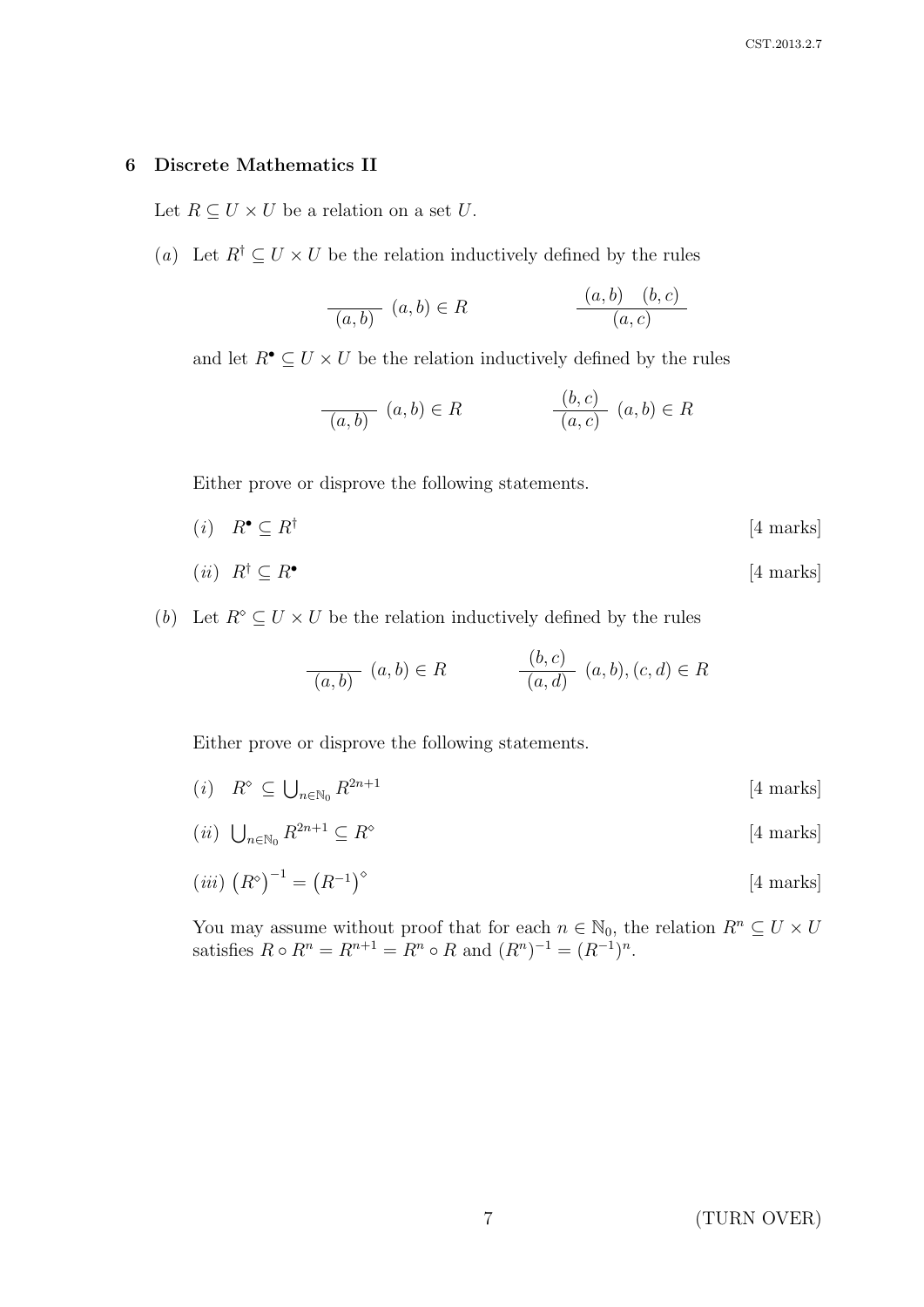## SECTION D

#### 7 Probability

Suppose that N is a random variable taking values  $j = 0, 1, 2...$  with

$$
\mathbb{P}(N=j) = (1-\rho)\rho^j
$$

and where  $0 < \rho < 1$ .

- (a) Show that  $\mathbb{P}(N = j)$  is a probability mass function. [2 marks]
- (b) For  $k = 0, 1, 2, \ldots$  derive an expression for  $\mathbb{P}(N > k)$ . [2 marks]
- (c) Derive the probability generating function,  $G_N(z)$ , for the random variable N, stating carefully any conditions required for it to be well-defined and use it to determine

$$
(i) \quad \mathbb{E}(N)
$$

$$
(ii) \ \ \text{Var}(N)
$$

[8 marks]

 $(d)$  For a random variable X, which takes non-negative integer values, show that

$$
\mathbb{E}(X) = \sum_{k=0}^{\infty} \mathbb{P}(X > k).
$$

[6 marks]

(e) By evaluating  $\sum_{k=0}^{\infty} \mathbb{P}(N > k)$  show that this expression equals the value derived in part  $(c)(i)$  for  $\mathbb{E}(N)$ .

[2 marks]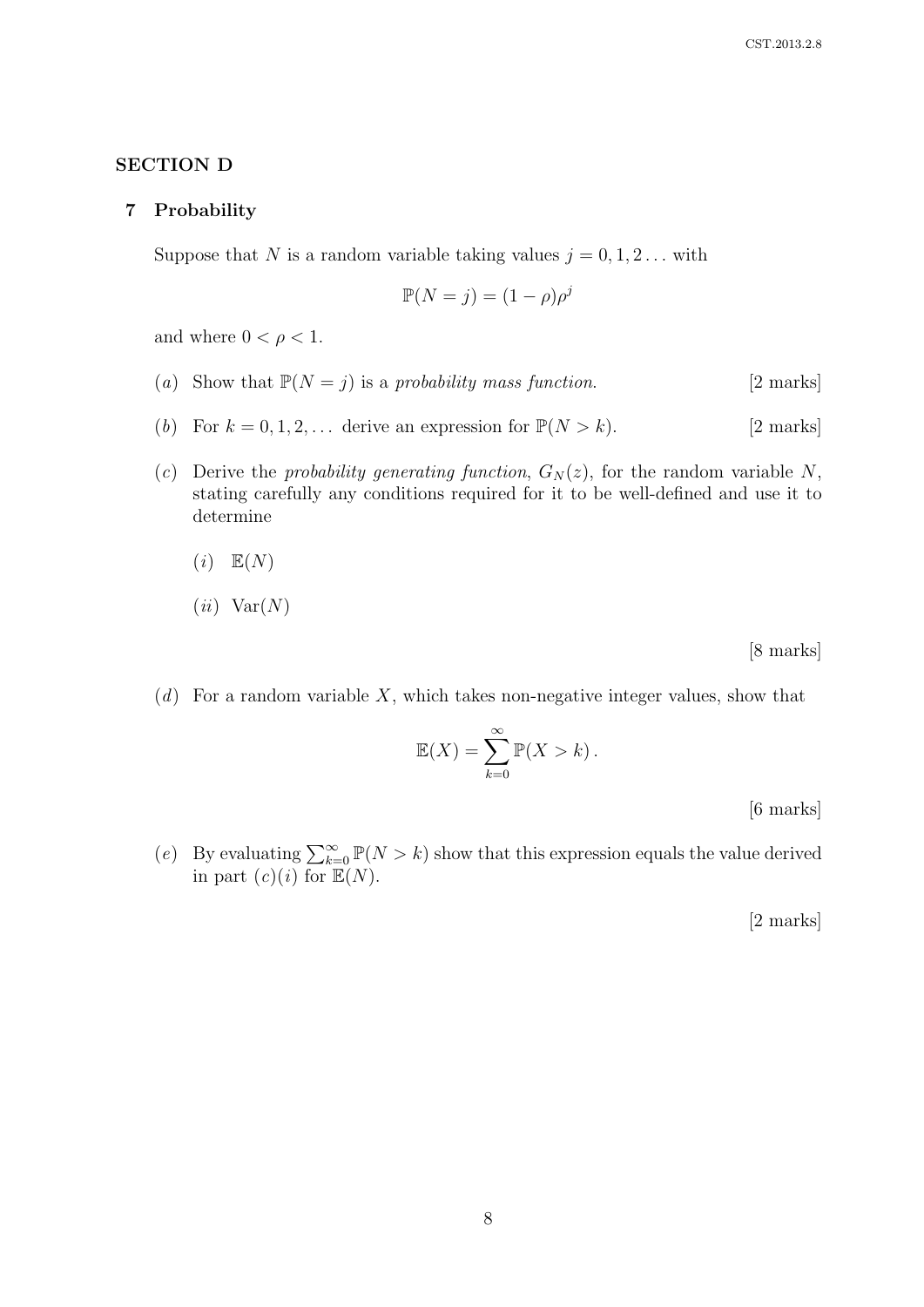### 8 Regular Languages and Finite Automata

- (a) (i) Given any non-deterministic finite automaton  $M$ , describe how to construct a regular expression r whose language of matching strings  $L(r)$  is equal to the language  $L(M)$  accepted by  $M$ . [5 marks]
	- (ii) Give a regular expression r with  $L(r) = L(M)$  when M is the following non-deterministic finite automaton.



[3 marks]

- (b) State the Pumping Lemma and explain how it is used to prove that languages are not regular. [4 marks]
- (c) Are the following languages regular? Justify your answer in each case.

(i) 
$$
L_1 = \{a^k b^m c^n \mid (k = m \text{ or } m = n) \text{ and } k + m + n \ge 2\}
$$

(*ii*) 
$$
L_2 = \{a^k b^m c^n \mid (k = m \text{ or } m = n) \text{ and } k + m + n \le 2\}
$$

$$
(iii) L3 = {akbmcn | k + m + n \ge 2}
$$
 [8 marks]